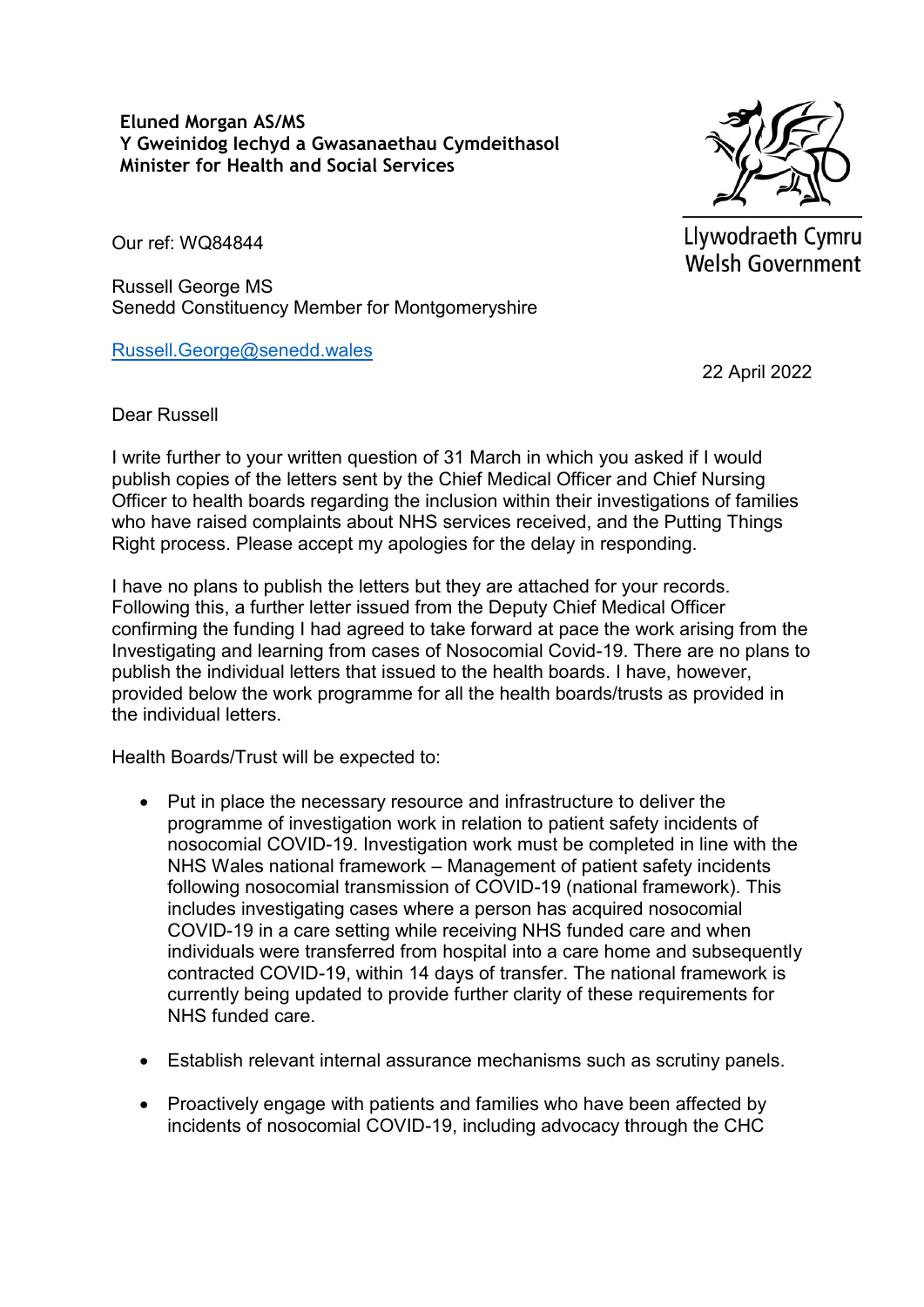- Put in place the necessary infrastructure to provide a dedicated point of contact for supporting families for five days a week.
- Develop robust governance structures, including:
	- o internal mechanisms to ensure your Board is fully appraised of progress with investigations; and
	- o reporting mechanism to update NHS Wales Delivery Unit (DU) on progress. Monthly reporting against an agreed reporting framework will be required. Further details on this will be provided by the DU.
- Engage with colleagues in the DU who will have overall responsibility for national leadership and oversight in relation to implementation and application of the national framework.
- Work with the DU to develop the national learning plan which will incorporate the lessons learned throughout the pandemic.

The investigation work covers all NHS funded cases of Nosocomial COVID 19 infection including those who have raised a concern under the PTR process.

In addition pleased find enclosed the following letters which have issued in relation to engagement and keeping patients and families up to date with the review process and outcomes:

- 18 March and 13 August 2020 at the beginning of the Coronavirus pandemic, which stated the importance of engaging with families who have raised concerns
- 6 December 2021 about the investigation of patient safety incidents following nosocomial transmission of COVID-19

Yours sincerely

M. E. Noga

**Eluned Morgan AS/MS** Y Gweinidog Iechyd a Gwasanaethau Cymdeithasol Minister for Health and Social Services

> Bae Caerdydd • Cardiff Bay Caerdydd • Cardiff CF99 1SN

Canolfan Cyswllt Cyntaf / First Point of Contact Centre: 0300 0604400 [Gohebiaeth.Eluned.Morgan@llyw.cymru](mailto:Gohebiaeth.Eluned.Morgan@llyw.cymru) [Correspondence.Eluned.Morgan@gov.wales](mailto:Correspondence.Eluned.Morgan@gov.wales)

Rydym yn croesawu derbyn gohebiaeth yn Gymraeg. Byddwn yn ateb gohebiaeth a dderbynnir yn Gymraeg yn Gymraeg ac ni fydd gohebu yn Gymraeg yn arwain at oedi.

We welcome receiving correspondence in Welsh. Any correspondence received in Welsh will be answered in Welsh and corresponding in Welsh will not lead to a delay in responding.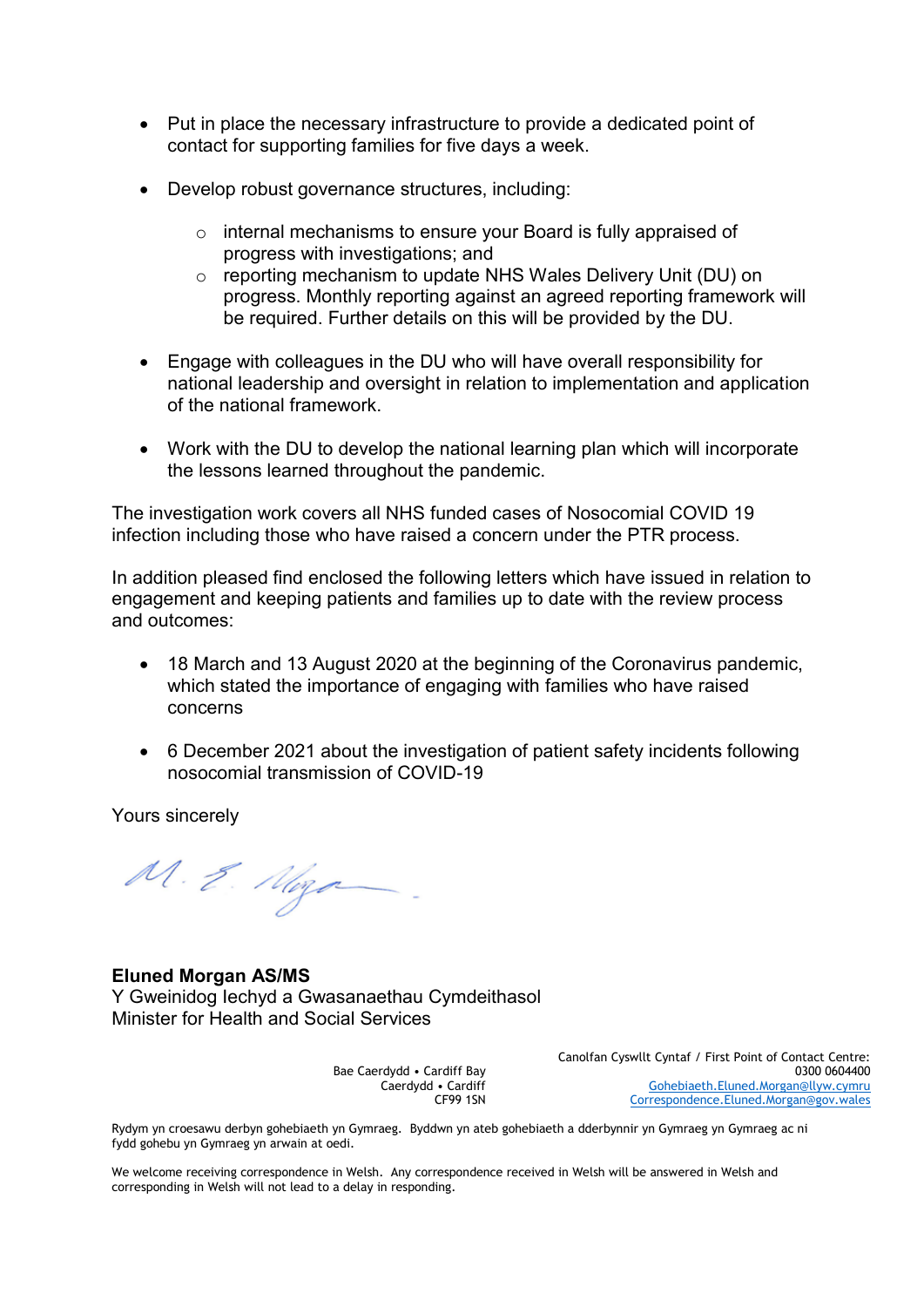**Professor Chris Jones Dirprwy Brif Swyddog Meddygol Deputy Chief Medical Officer**

**Sue Tranka Prif Swyddog Nyrsio – Cyfarwyddwr Nyrs GIG Cymru Chief Nursing Officer – Nurse Director NHS Wales**



Llywodraeth Cymru **Welsh Government** 

TO: Chief Executives Health Boards/Trusts Chief Nursing Officers Health Boards/Trusts Medical Directors Health Boards/Trusts Leads Putting Things Right Teams Finance Officers Health Boards/Trusts

cc: NHS Delivery Unit, NHS Wales

26 January 2022

#### Dear Colleague

### **Investigating and learning from cases of hospital-acquired Covid-19**

Today Eluned Morgan, Minister for Health and Social Services announced funding to support delivery of the programme of investigation work into cases of hospitalacquired Covid-19 you are undertaking.

Many of you have started work on this important area and the All Wales funding announced today, £4.5m over two years, will enable you to progress this work at pace and extend into other areas including care homes. Please find a link to the Minster's statement which provides further details.

[Written Statement: Investigating and learning from cases of hospital-acquired Covid-](https://eur01.safelinks.protection.outlook.com/?url=https%3A%2F%2Fgov.wales%2Fwritten-statement-investigating-and-learning-cases-hospital-acquired-covid-19&data=04%7C01%7CCatherine.Cody%40gov.wales%7C2cc2d404b2284242479108d9e0d446b6%7Ca2cc36c592804ae78887d06dab89216b%7C0%7C0%7C637788024582234504%7CUnknown%7CTWFpbGZsb3d8eyJWIjoiMC4wLjAwMDAiLCJQIjoiV2luMzIiLCJBTiI6Ik1haWwiLCJXVCI6Mn0%3D%7C3000&sdata=WlzIx6ay10yKHMEvsCWZ7fuueMAvWvc8ZEz5pyh%2FzO0%3D&reserved=0)[19 \(26 January 2022\) | GOV.WALES](https://eur01.safelinks.protection.outlook.com/?url=https%3A%2F%2Fgov.wales%2Fwritten-statement-investigating-and-learning-cases-hospital-acquired-covid-19&data=04%7C01%7CCatherine.Cody%40gov.wales%7C2cc2d404b2284242479108d9e0d446b6%7Ca2cc36c592804ae78887d06dab89216b%7C0%7C0%7C637788024582234504%7CUnknown%7CTWFpbGZsb3d8eyJWIjoiMC4wLjAwMDAiLCJQIjoiV2luMzIiLCJBTiI6Ik1haWwiLCJXVCI6Mn0%3D%7C3000&sdata=WlzIx6ay10yKHMEvsCWZ7fuueMAvWvc8ZEz5pyh%2FzO0%3D&reserved=0) [Datganiad Ysgrifenedig: Ymchwilio i heintiadau COVID-19 a gafwyd yn yr ysbyty a](https://eur01.safelinks.protection.outlook.com/?url=https%3A%2F%2Fllyw.cymru%2Fdatganiad-ysgrifenedig-ymchwilio-i-heintiadau-covid-19-gafwyd-yn-yr-ysbyty-dysgu-ohonynt&data=04%7C01%7CCatherine.Cody%40gov.wales%7C2cc2d404b2284242479108d9e0d446b6%7Ca2cc36c592804ae78887d06dab89216b%7C0%7C0%7C637788024582234504%7CUnknown%7CTWFpbGZsb3d8eyJWIjoiMC4wLjAwMDAiLCJQIjoiV2luMzIiLCJBTiI6Ik1haWwiLCJXVCI6Mn0%3D%7C3000&sdata=9XbVH1IPxWmzBXdlwJdYUpxenetX%2FisySlt0AEJHaT0%3D&reserved=0)  [dysgu ohonynt \(26 Ionawr 2022\) | LLYW.CYMRU](https://eur01.safelinks.protection.outlook.com/?url=https%3A%2F%2Fllyw.cymru%2Fdatganiad-ysgrifenedig-ymchwilio-i-heintiadau-covid-19-gafwyd-yn-yr-ysbyty-dysgu-ohonynt&data=04%7C01%7CCatherine.Cody%40gov.wales%7C2cc2d404b2284242479108d9e0d446b6%7Ca2cc36c592804ae78887d06dab89216b%7C0%7C0%7C637788024582234504%7CUnknown%7CTWFpbGZsb3d8eyJWIjoiMC4wLjAwMDAiLCJQIjoiV2luMzIiLCJBTiI6Ik1haWwiLCJXVCI6Mn0%3D%7C3000&sdata=9XbVH1IPxWmzBXdlwJdYUpxenetX%2FisySlt0AEJHaT0%3D&reserved=0)

The NHS Delivery Unit (DU) will continue to provide a national oversight function in relation to implementation of the [national framework.](http://www.wales.nhs.uk/documents/20211104%20-%20NHS%20Wales%20national%20framework%20%E2%80%93%20Management%20of%20patient%20safety%20incidents%20following%20nosocomial%20transmission%20of%20COVID-19.pdf) The DU will continue to support health boards/trusts with the ongoing challenges of operational implementation and promote as much all Wales consistency as practically possible.

Further letters will issue to each of you to provide details about your funding allocation.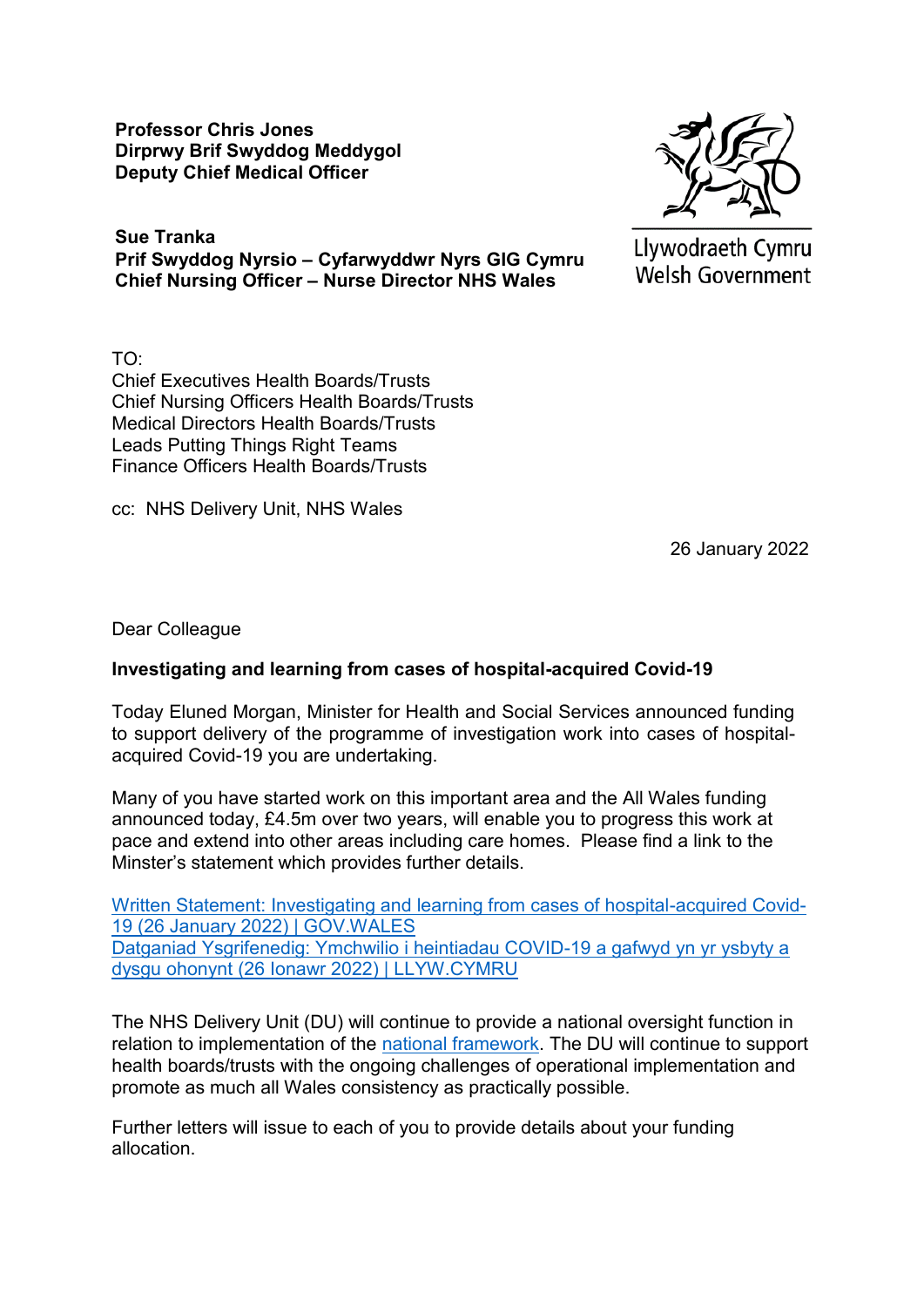We would again like to take this opportunity to thank you and your staff for all of your hard work during this challenging time.

Yours sincerely

Christme

Wracka

**PROFESSOR CHRIS JONES SUE TRANKA**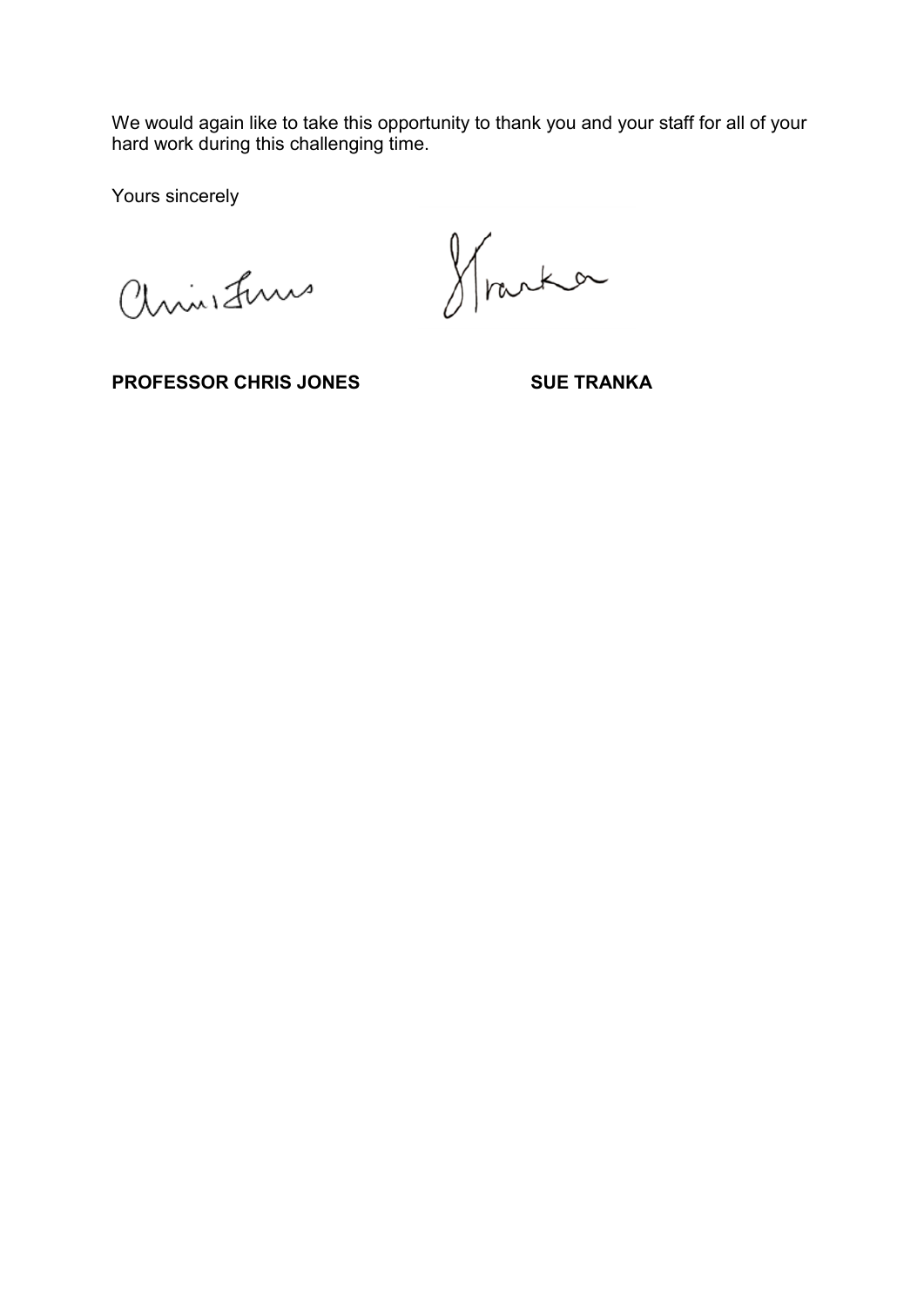**Professor Chris Jones Dirprwy Brif Swyddog Meddygol Deputy Chief Medical Officer**



Llywodraeth Cymru **Welsh Government** 

To: Directors of Nursing NHS Wales Medical Directors NHS Wales

18 March 2020

Dear Colleagues

## **Implementation of Putting Things Right during the time of coronavirus (COVID-19)**

I understand the pressures health boards and trusts are under at the moment as a result of coronavirus (COVID-19). You may be considering the deployment of corporate staff into direct patient care in order to cope with the additional demand on services.

I appreciate that in these challenging times there may be occasions when you will need to curtail corporate business and you may be considering how best to manage your Putting Things Right (PTR) procedures. I urge you to continue to adhere to the National Health Service (Concerns, Complaints and Redress Arrangements) (Wales) Regulations 2011 for the Putting Things Right process wherever possible.

### **Concerns**

It is important that investigations into concerns are not curtailed, but are proportionate to the concern. If there are likely to be any delays in responding to concerns, you should continue to inform complainants of any delay and the reasons for it. You may wish to explain that there may be delays in responding to their concern due to essential staff redeployment due to coronavirus. As you know, it is essential to keep complainants informed of the progress of their concern and this should be the case for existing as well as new complaints.

Community Health Councils will also be stretched to provide advocacy services to complainants and so we would ask you to exercise your discretion and look favourably on accepting complaints that are submitted after the initial 12 month deadline.

#### Serious incident (SI) reporting

As with concerns it is important that the investigation of patient harm continues to ensure good quality care provision is maintained and the learning shared. For this reason we still expect organisations to investigate serious incidents locally in line with PTR guidance. We are looking to relax the reporting of some incidents however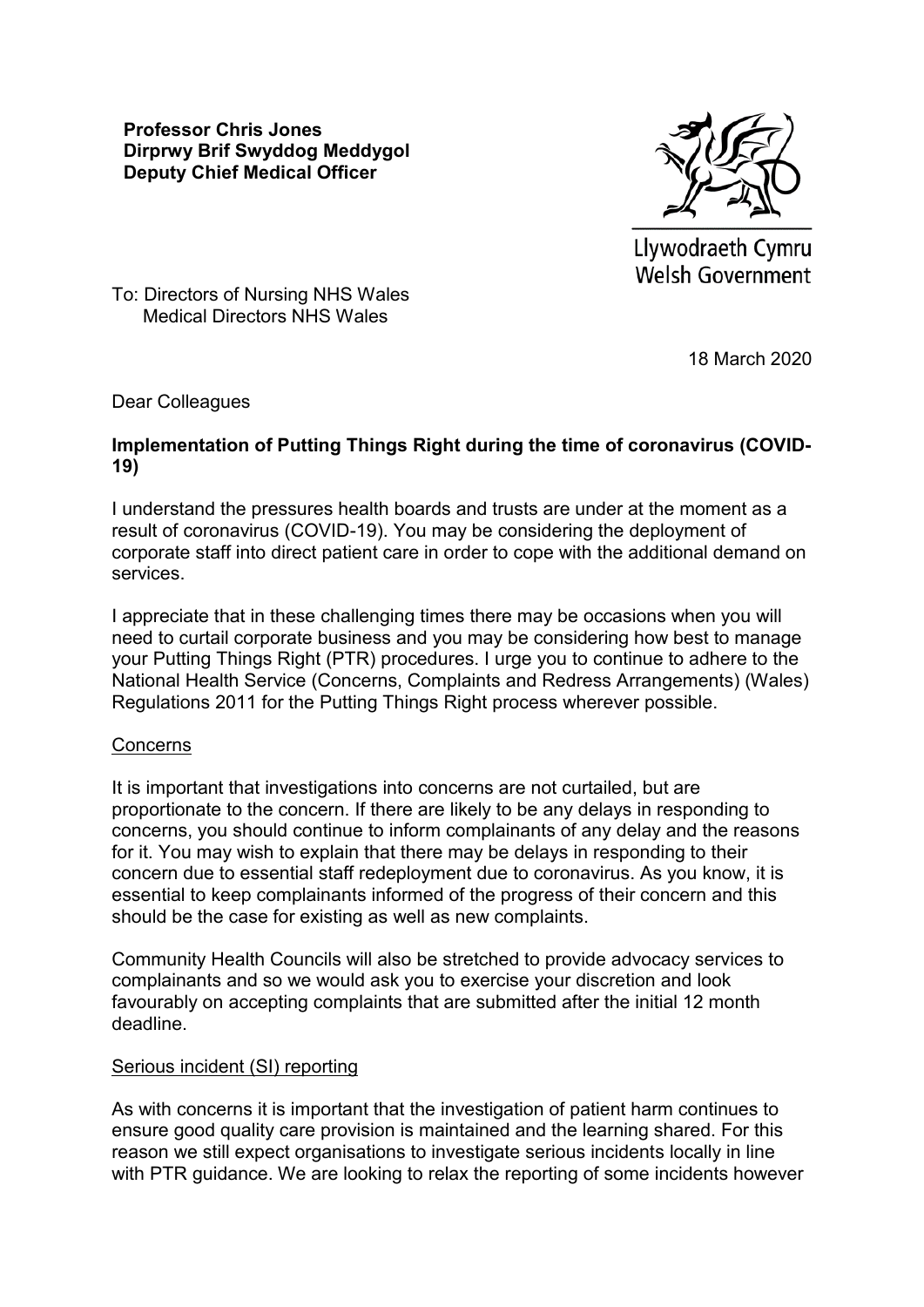to Welsh Government whilst the NHS is experiencing significant pressure as a result of the coronavirus. With immediate effect NHS organisations will therefore only need to report the following serious incidents to Welsh Government:-

- all never events
- in patient suicides
- maternal deaths
- neonatal deaths
- homicides
- unexpected deaths adults and children
- Human Tissue Authority incidents
- incidents of high impact and likely to happen again (for local decision)

NHS organisations will not be required to undertake full root cause analysis for each incident. The investigations carried out should be proportionate to the incident being reviewed and should ensure immediate 'make safes' are put in place with all learning shared across the organisation in the usual way. These changes are temporary but they are in line with the suggested revision of the incident reporting policy currently underway.

In terms of the formal 60 day target for SI closure reporting Welsh Government had already decided to remove this from the NHS Wales Delivery Framework from 1 April 2020. Again with immediate effect NHS organisations will still be required to work towards the 60 days as a guide, but will not be formally monitored against it.

Finally to ease pressure on staff, you may wish to request your local coroner wherever possible does not call staff to give evidence unless essential.

Yours faithfully

Christme

**PROFESSOR CHRIS JONES DEPUTY CHIEF MEDICAL OFFICER** 

**CC: Professor Jean White, Chief Nursing Office**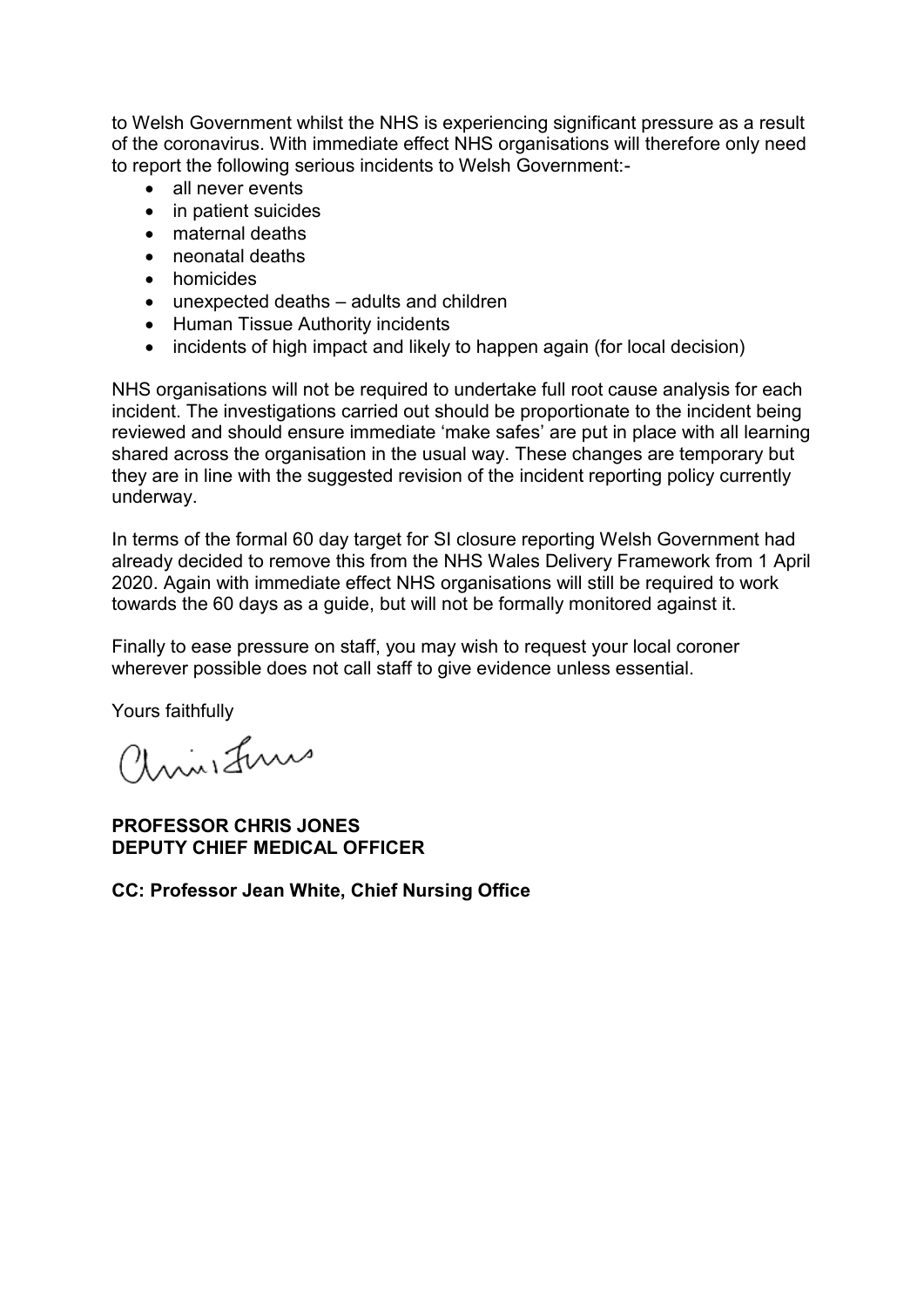**Professor Chris Jones Dirprwy Brif Swyddog Meddygol Deputy Chief Medical Officer**



**Sue Tranka Prif Swyddog Nyrsio – Cyfarwyddwr Nyrs GIG Cymru Chief Nursing Officer – Nurse Director NHS Wales**

Llywodraeth Cymru **Welsh Government** 

Medical Directors NHS Wales Directors of Nursing

6th December 2021

Dear Colleagues

# *Investigation of incidents of Nosocomial transmission of Covid-19.*

We are aware that questions are being asked about the investigation of patient safety incidents following nosocomial transmission of COVID-19.

In accordance with the '*NHS Wales national framework – Management of patient safety incidents following nosocomial transmission of COVID-19'* that was developed and agreed by the NHS and the Delivery Unit in March of this year1, such investigations should be conducted in compliance with the National Health Service (Concerns, Complaints and Redress Arrangements)(Wales) Regulations 2011.This includes arrangements for contacting patients or their families to advise them of any review and keeping them up to date with the review process and outcomes.

It has also come to our attention that a number of families consider there has been delay in dealing with subject access requests. We would be grateful if subject access requests could continue to be dealt with in line with the requirements of GDPR legislation.

I am sure you will understand the importance of engaging with patients and families and ask that you make every effort to respond to questions and concerns in a timely manner.

Yours faithfully

Universitions

**PROF CHRIS JONES SUE TRANKA**